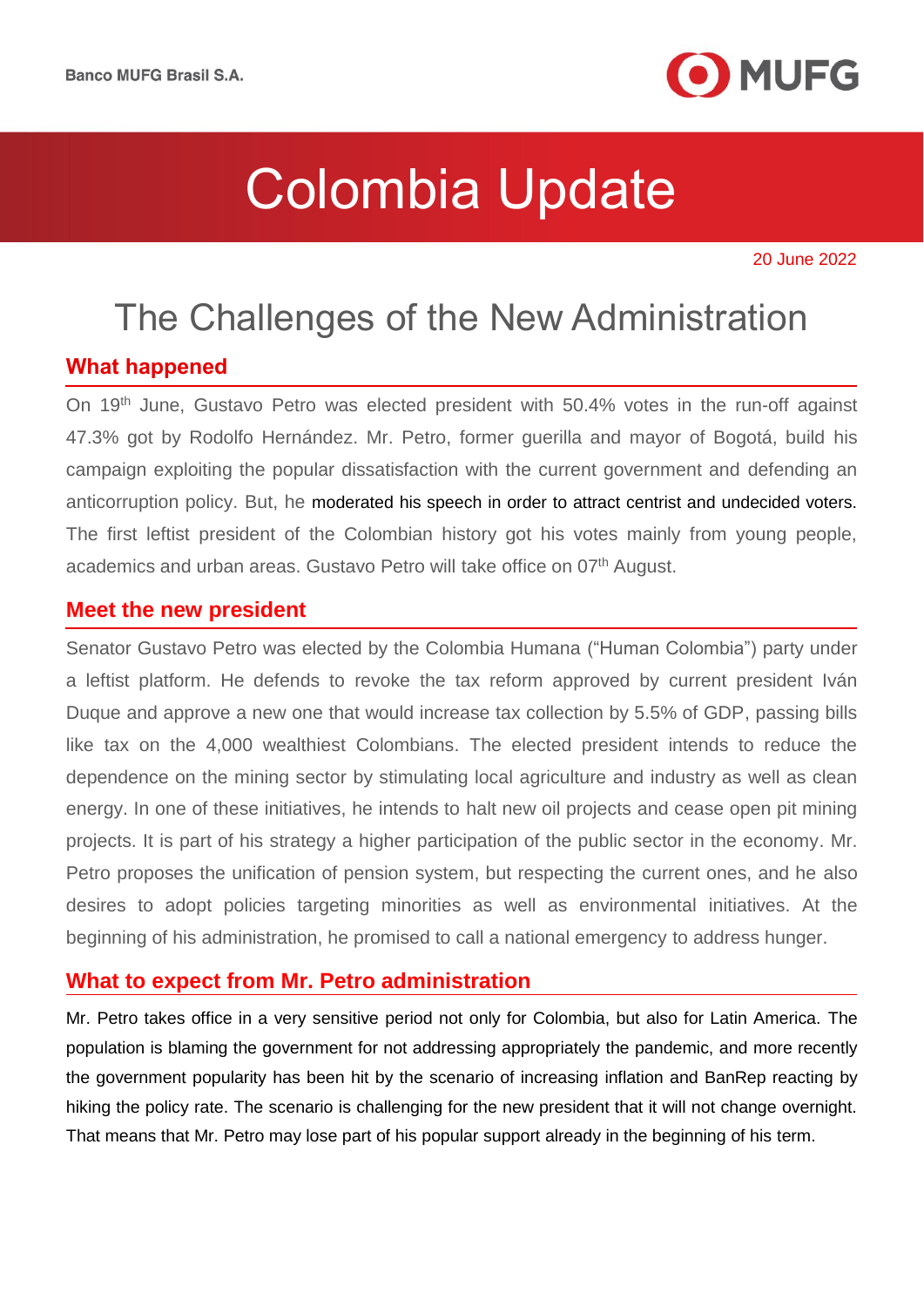

### 20 June 2022



Another challenge for the new president will be his relationship with the Congress. The tight margin of victory indicates that it will not be easy to pass his agenda at the Congress. In March 2022, Colombians elected a new Congress, which result shows that Petro's coalition called Pacto Histórico got only 17% of the seats of the Lower House and 16% of the Senate. Even considering parties aligned ideologically with the elected president, Mr. Petro doesn't get simple majority in any of the houses of the Congress.



We can analyse Mr. Petro perspective in several fronts:

- o **Economy**: the government might adopt more protectionist measures in a way to prioritize the local production, as well as more intervention in the economy aiming at increasing the whole of the public sector;
- o **Oil Sector**: the elected president has a discretionary power to make changes on the sector simply because it nominates the minister of Mines and Energy, the president of Ecopetrol oil company and the board of agencies in charge of regulating the sector and another one to issue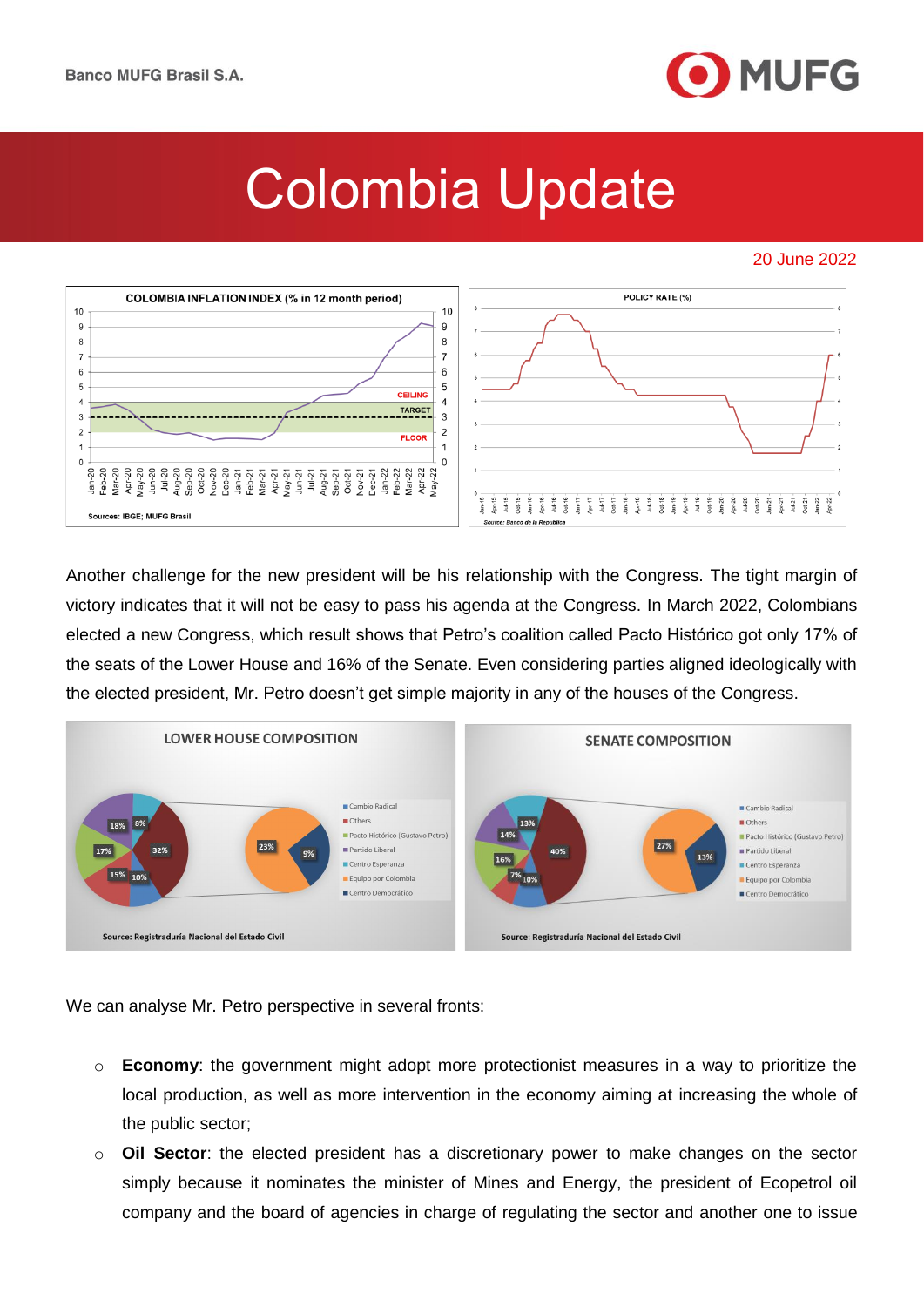

#### 20 June 2022

environmental permits. However, Mr. Petro might move carefully once the oil sector represents around 3% of GDP, about 30% of export revenues and 13% of tax collection. The president might look to the neighbour Bolívia, where the nationalization of the sector resulted in stagnation of natural gas sector;

- o **Congress**: the relationship is expected to be tense once the government will need to negotiate all initiatives of its interest and it is likely to find strong resistance from traditional politicians. Furthermore, lawmakers are likely to work as a barrier for more radical proposals from the new administration. For example, it will not be easy to pass the unification of pension funds;
- o **USA**: although Colombia is a historical ally of the USA in the region, the relationship might suffer some changes. The main one is related to the fight against narcotraffic. The current policy is a strong repression to drug production and dealers, but Mr. Petro proposal is to improve the quality of life of the population in the drug areas in order to reach a peaceful solution to the problem. This would be one of the biggest challenges for him;
- o **Guerilla and others**: he intends to continue the peace talks with all groups and respect the agreement reached with the Farcs.

### **Our Take**

The challenges for his administration are enormous and he might face difficulties to move on with some of his proposals made during the campaign. We are not expecting a radical shift of the economic policy to the left as the Congress might limit more radical initiatives. Of course, the cabinet might tell us more about his government, but we consider that Petro administration might be more similar to Mr. Boric in Chile, than to Mr. Arce in Bolívia. It means that social policies will be enhanced but not to a degree that would endanger the macroeconomic fundamentals. It is important to point out that the room for more government expenditures is not that big once the government is running a fiscal deficit of around 6.5% of GDP. If the elected president implements a more aggressive lose fiscal policy then Colombia might be downgraded by rating agencies. Just to remind, only Moody's rates Colombia as investment grade (Baa2) as the other agencies have already downgraded the country to junk (S&P and Fitch rates at BB+).